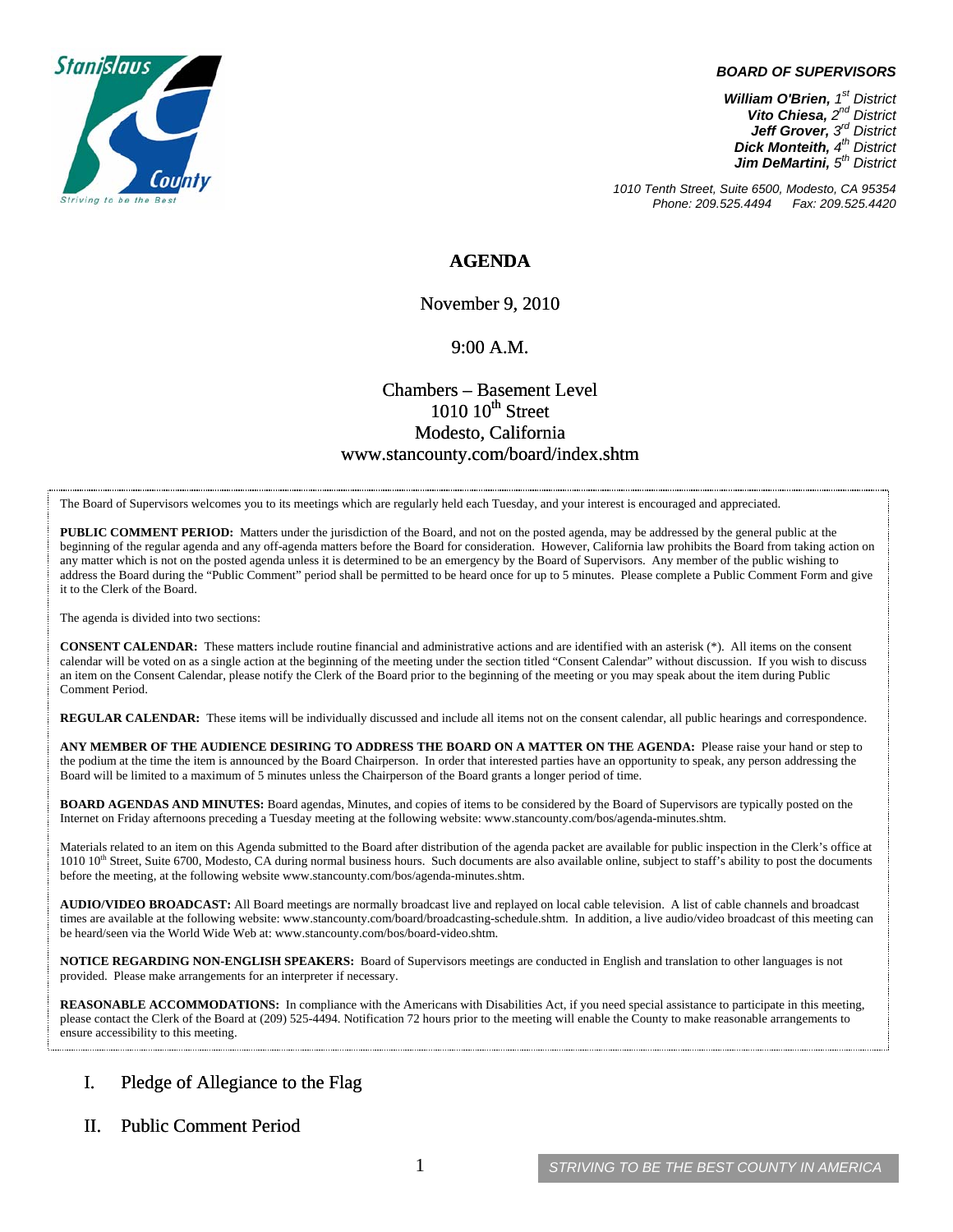## III. Consent Calendar

# IV. Agenda Items

A. Miscellaneous<br>\* 1. Approva

- Approval of the Minutes for November 2, 2010 ([View Item\)](http://www.stancounty.com/bos/minutes/2010/min11-02-10.pdf)
- B. Chief Executive Office
- \* 1. Approval to Accept the Tenth Update on the Immediate Action Plan to Secure the Men's Honor Farm in Accordance with Public Contract Code Section 22050 for the Abatement, Demolition and Clean-Up of the Destroyed Barracks – Chief Executive Office ([View Item\)](http://www.stancounty.com/bos/agenda/2010/20101109/B01.pdf)
- \* 2. Approval to Accept Used Oil Payment Program Funds from the California Department of Resources Recycling and Recovery for Fiscal Years 2010-2011 and 2011-2012 – Environmental Resources ([View Item\)](http://www.stancounty.com/bos/agenda/2010/20101109/B02.pdf)
- \* 3. Approval for the Health Services Agency Through its Federally Qualified Health Center Look-Alike Designation to Submit an Application for Health Center New Access Points Funding Under the Affordable Care Act of 2010 – Health Services Agency ([View Item\)](http://www.stancounty.com/bos/agenda/2010/20101109/B03.pdf)
- \* 4. Approval for the Health Services Agency to Submit an Application to the California Department of Public Health, Office of Family Planning, for the Teen Pregnancy Prevention Community Challenge Grant Program Funding, and to Enter into the Grant Agreement Upon Award – Health Services Agency ([View Item\)](http://www.stancounty.com/bos/agenda/2010/20101109/B04.pdf)
- \* 5. Approval to Issue a Request for Proposal (RFP) for Inmate Trust Account Services Sheriff ([View Item\)](http://www.stancounty.com/bos/agenda/2010/20101109/B05.pdf)
- \* 6. Approval to Authorize the District Attorney to Enter into a Contract with Pacific Educational Services, Inc. to Operate a Misdemeanor Diversion Program – District Attorney ([View Item\)](http://www.stancounty.com/bos/agenda/2010/20101109/B06.pdf)
- \* 7. Authorization to Award a Three Year Agricultural Lease with Melvin T. Wheeler & Sons, LP for Approximately 1,112 Acres of County-Owned Property at the Crows Landing Air Facility Located on the West Side of Stanislaus County – Chief Executive Office ([View Item\)](http://www.stancounty.com/bos/agenda/2010/20101109/B07.pdf)
- C. Department of Public Works
- \* 1. Approval to Award a Consulting Contract for Engineering Design and Environmental Services to Dokken Engineering for the Geer Road over Tuolumne River Bridge Project in the Modesto Area ([View Item\)](http://www.stancounty.com/bos/agenda/2010/20101109/C01.pdf)
- \* 2. Approval of the Transportation Development Act Claim for Fiscal Year 2010-2011 ([View Item\)](http://www.stancounty.com/bos/agenda/2010/20101109/C02.pdf)
- D. Department of Planning and Community Development
- E. County Counsel
- V. Scheduled Matters
	- 9:05 a.m. Public Hearing to Consider the Waiving of the Second Reading and Adoption of an Ordinance Amending Title 16 of the Stanislaus County Code to Adopt by Reference the California Code of Regulations Title 24, 2010 Edition of the California Building Standards – Planning and Community Development [\(View Item\)](http://www.stancounty.com/bos/agenda/2010/20101109/PH905.pdf)